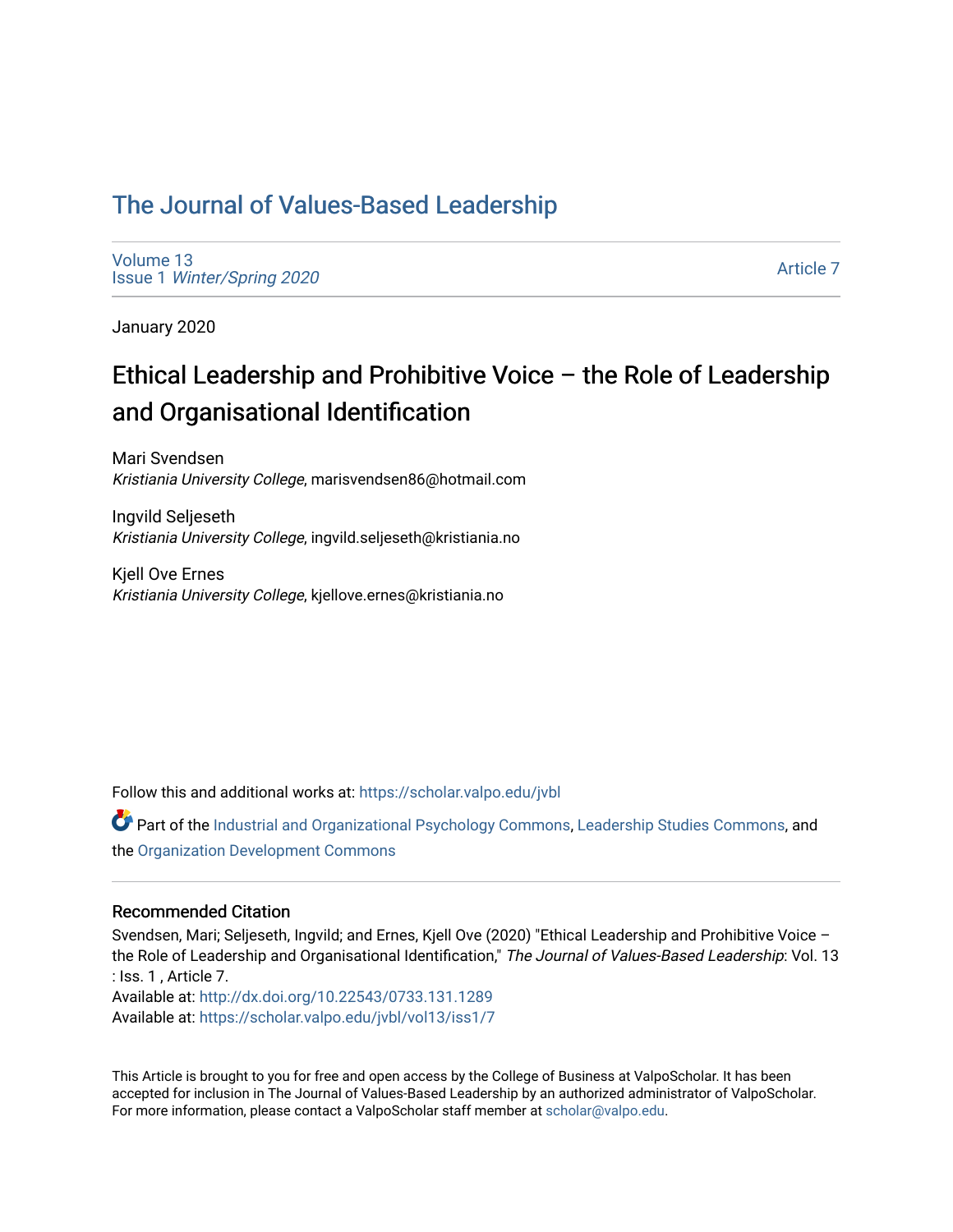# **Ethical Leadership and Prohibitive Voice**

*The Role of Leadership and Organisational Identification*



**MARI SVENDSEN OSLO, NORWAY**



**INGVILD SELJESETH OSLO, NORWAY**



**KJELL OVE ERNES OSLO, NORWAY**

#### *Abstract*

*This article extends previous research on ethical leadership and voice behavior, by investigating the relationship between ethical leadership and prohibitive voice. Prohibitive voice is defined as speaking up with concerns or worries regarding factors that may harm organisational functioning. The article reports on a cross-sectional study of Norwegian employees, investigating the relationship between ethical leadership, leadership identification, organisational identification and prohibitive voice. In the article leadership identification is understood as a process where the employee incorporates the leader's values and goals into his or her self- concept. Organisational identification on the other hand is when the employee starts seeing the organisational values, norms and goals as his or her own. Testing our results in a dual-process model, we find that ethical leadership is positively and significantly related to prohibitive voice. Moreover, we find that this effect is mediated by organizational identification. We find no significant mediation effect of leadership identification. Implication for theory and research are discussed.* 

#### **Introduction**

Recent decades have seen a range of organisational scandals involving fraud, bribery, security hazards, and money laundering in companies like Siemens, Yara, Vimpelcom, General Motors, and Volkswagen. Although these scandals have generated a great deal of attention, a PwC survey from 2018 showed that 49 per cent of 7228 organisations reported that they had experienced crime and fraud in the past year, which is an increase of 30 per cent from the 2009 PwC survey. Investigations into these scandals show that the root of these problems was not ineffective regulations or compliance systems. Instead, the main cause was weak leadership and a flawed corporate culture that led employees to remain silent with their worries or concerns regarding the unethical and dysfunctional practises in the organisation (Healy & Serfaeim, 2019). In addition to the billions of dollars lost because of these scandals, the reputation of these companies has been severely damaged. Moreover, the scandals in Siemens, Yara, Vimpelcom, General Motors, and Volkswagen are examples of seriously damaging incidents that could have been reduced or avoided if employees had felt empowered to communicate to their supervisors their concerns and worries regarding these unethical and damaging practices.

Considering the previously-mentioned scandals in Siemens, Yara, Vimpelcom, General Motors, and Volkswagen researchers have recognised the importance of receiving the employee's concerns, worries, suggestions, and ideas for improvement regarding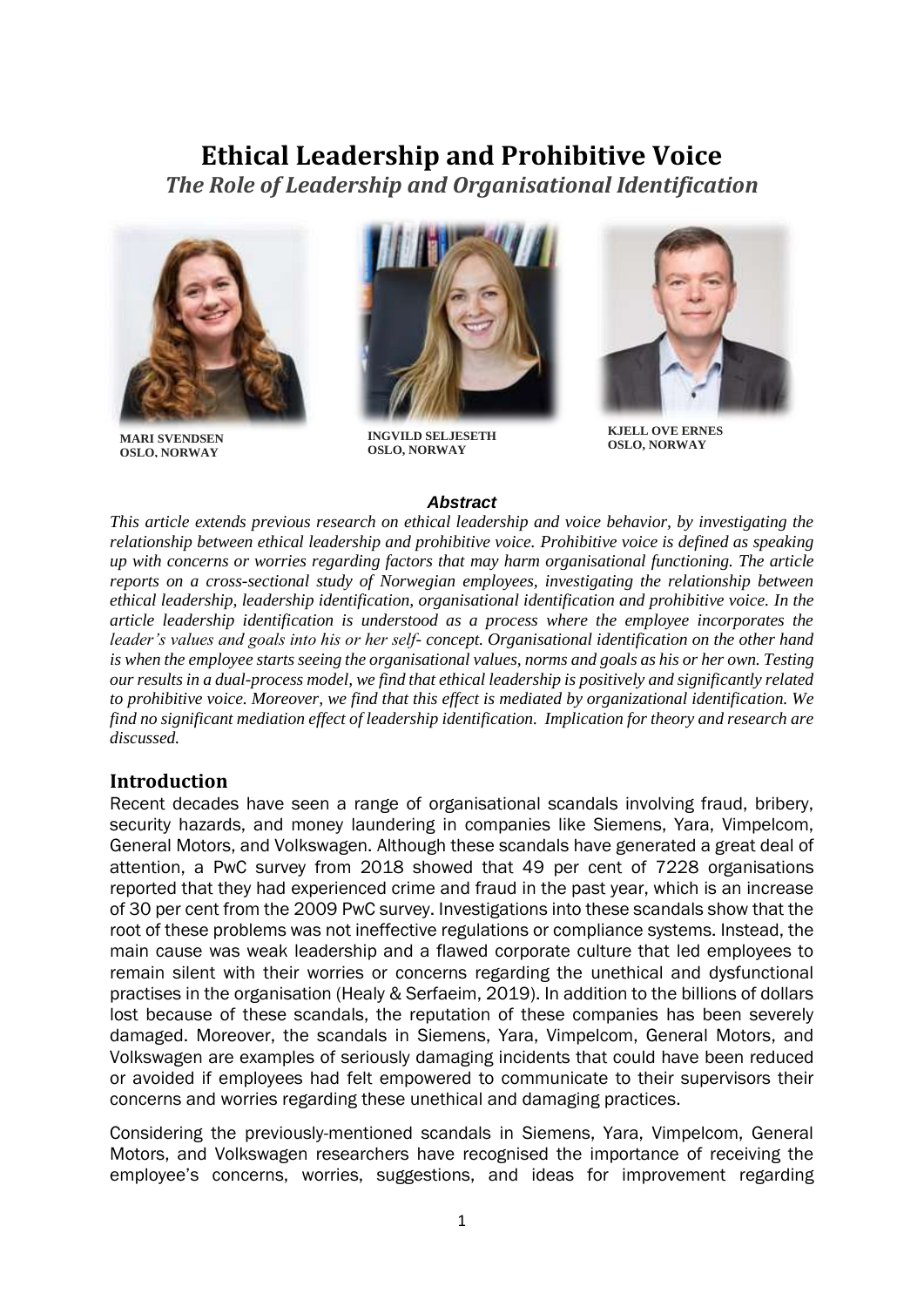organisational functioning in order to secure organisational functioning and effectiveness (Van Dyne, Ang, & Botero, 2003). Accordingly, the attention devoted to studying *voice* behaviour - defined as employees' discretionary communication of ideas, suggestions, and concerns at work with the purpose of improving organisational functioning (LePine & Van Dyne, 1998; Morrison, 2011) − has been increasing steadily (Chamberlain, Newton & LePine, 2017). Although the definition of voice includes speaking up with concerns and worries, the main focus in the voice literature has been on *promotive voice*, which means the future-oriented communication of ideas and suggestion that may improve organisational functioning (Liang et al., 2012). However, as exemplified by the white-collar scandals mentioned above, the communication of *prohibitive voice* − defined as the employees' communication of concerns and factors that may harm the organisation − may be of even greater value to the organisation (Liang et al., 2012; Morrison, 2011; Van Dyne et al., 2003). Nevertheless, speaking up with concerns and worries to prevent harm in the organisation (prohibitive voice) is found to be a higher risk endeavour for an employee than speaking up with ideas and suggestions, as pointing out factors that are not working in the organisations also may involve suggesting someone who is responsible someone for the situation (Liang et al., 2012). Accordingly, both the antecedents and consequences of prohibitive voice are found to be different than for promotive voice. For example, studies by Liang et al. (2012) and Svendsen, Jønsson and Unterrainer (2016) found that selfprotective motives such as psychological safety are more important for prohibitive voice than promotive voice. Moreover, studies have shown that speaking up with prohibitive concerns puts a larger strain on the employee, leads to lower performance ratings, and reduces promotion opportunities (Lin & Johnson, 2015).

Due to the inherent risk when expressing prohibitive concerns in an organisation, many employees choose not to express themselves because they fear negative response or retaliations from their superiors (Milliken, Morrison, & Hewlin, 2003). Therefore, leadership is underlined as an important antecedent of voice, as employees will "read the wind" to establish whether it is safe and worthwhile to speak up (Detert & Burris, 2007). The past two decades have seen a large number of studies regarding the relationship between leadership and voice behaviour (cf. Detert & Burris, 2007; Duan, Li, Xu, & Wu, 2017; Dutton, Ashford, Lawrence, & Miner-Rubino, 2002; Liu, Zhu, & Yang, 2010; McClean, Burris, & Detert, 2013; Svendsen & Jønsson, 2016; Svendsen, Jønsson, & Unterrainer, 2016; Tangirala & Ramanujam, 2012). A leadership style that has been highlighted theoretically and empirically as an antecedent that may be especially effective in eliciting employees' ideas and concerns is *ethical leadership* -defined as the demonstration of normatively appropriate conduct through personal actions and interpersonal relationships and the promotion of such conduct to followers through two-way communication (Brown & Treviño, 2006). Ethical leaders create a trusting and safe environment when they behave consistent with their principals, which in turn motivates employees to speak up (Chamberlain et al., 2017). Moreover, ethical leaders highlight the importance of ethical conduct, which may stimulate prohibitive voice. The relationship between ethical leadership and promotive voice has been established by Walumbwa and Schaubroeck (2009), for example, who found ethical leadership to be positively related to voice.

Nevertheless, we argue that the research on ethical leadership and voice can be improved in two specific ways. First, the literature on ethical leadership and voice behaviour has largely focused on promotive voice. Keeping in mind how antecedents are found to predict promotive and prohibitive voice differently, this is unfortunate because we lack an understanding of how ethical leadership relates to prohibitive voice. In our study we argue that ethical leadership may be especially important to stimulate prohibitive voice because of the previous established strong relationship with trust and safety (Walumbwa &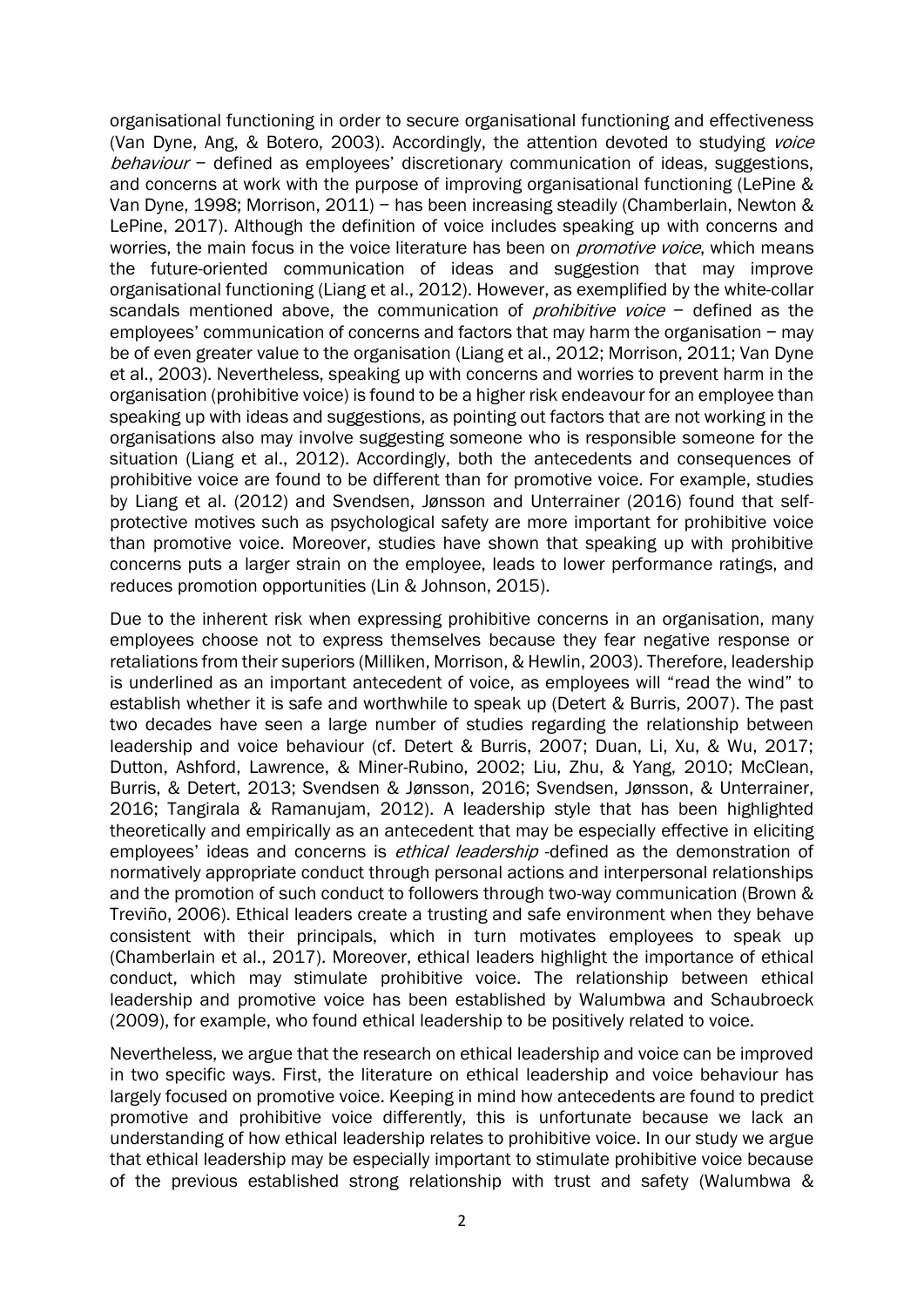Shaubroeck, 2009), but also because deciding to raise prohibitive concerns entails a process of ethical consideration that the ethical leader stimulates positively. Thus, we need research that looks at the relationship between ethical leadership and prohibitive voice. Second, there is a lack of understanding about the specific mechanisms through which ethical leadership exerts its influence on prohibitive voice. This lack of understanding is unfortunate, as a more nuanced understanding would specify further what leaders can do in order to stimulate prohibitive voice from their employees. Accordingly, the main goal of the present article is to investigate the relationship between ethical leadership and prohibitive voice, and the mediating mechanisms involved in this relationship.

In order to accomplish this goal, we develop and test a model in which we propose that ethical leadership will be positively related to prohibitive voice. Moreover, drawing on social identity theory and relational identity theory (Haslam, 2001; Pratt, 1998) we propose a dual-path model in which *leader identification* - defined as an employee's belief about the leader as self-referential or self-defining- and *organisational identification* - defined as the employees belief about the organisation as self-referential and self-defining; (Pratt, 1998) will mediate the relationship between ethical leadership and prohibitive voice. Identity processes may be especially relevant when investigating the relationship between ethical leadership and prohibitive voice. For example, an ethical leader creates an organisation that the employee wants to identify with through the communication of shared organisational values and ethical conduct (Brown & Trvinio, 2005). Accordingly, the employee is more likely to both incorporate the organisation as a part of his/her selfconcept, and therefore work and make sacrifices in order to help the organisation thrive, through discretionary behaviour such as prohibitive voice. The relationship between organisational identity and promotive voice was established by Liu et al. (2010) and the relationship among ethical leadership, organisational identity and promotive voice was established by Zhu et al. (2015). However, the relationship between organisational identification and prohibitive voice has not been explored, to the best of our knowledge.

We further argue the leadership identification will be stimulated by the ethical leader. The ethical leaders' consistent and value-based actions stimulate relational identification as the employee comes to see the leader as someone they want to emulate and include as a part of one's self-concept (Bandura, 1994; Liu et al. 2010). Leadership identification may stimulate prohibitive voice as the employee is motivated to exert an extra influence in order to help the leader succeed, but also as the leadership identification may help the employee experience the leader as trustworthy and approachable (Zhu et al. 2015). The positive relationship between leadership identification and promotive voice was established by Liu et a. (2010) and the relationship between ethical leadership, leadership identification and promotive voice was established by Zhu et al. (2015). Nevertheless, the relationship among ethical leadership, leadership identification and prohibitive voice has never been explored to the best of our knowledge.

The exploration of the dual process model outlined in the present study will make several contributions to our understanding of both ethical leadership and prohibitive voice. First, we extend previous research on voice by investigating how ethical leadership is directly related to prohibitive voice. By focusing on prohibitive voice, we meet the call for a more thorough understanding of how leadership is related to prohibitive voice and not only promotive voice (Morrison, 2011). This understanding is pivotal considering the importance of obtaining the employees concerns and worries regarding organisational functioning. Second, we will also contribute to the understanding of how identity processes may play an important role in the leadership–voice relationship. Our focus on organisational and leadership identification provides a theoretically coherent framework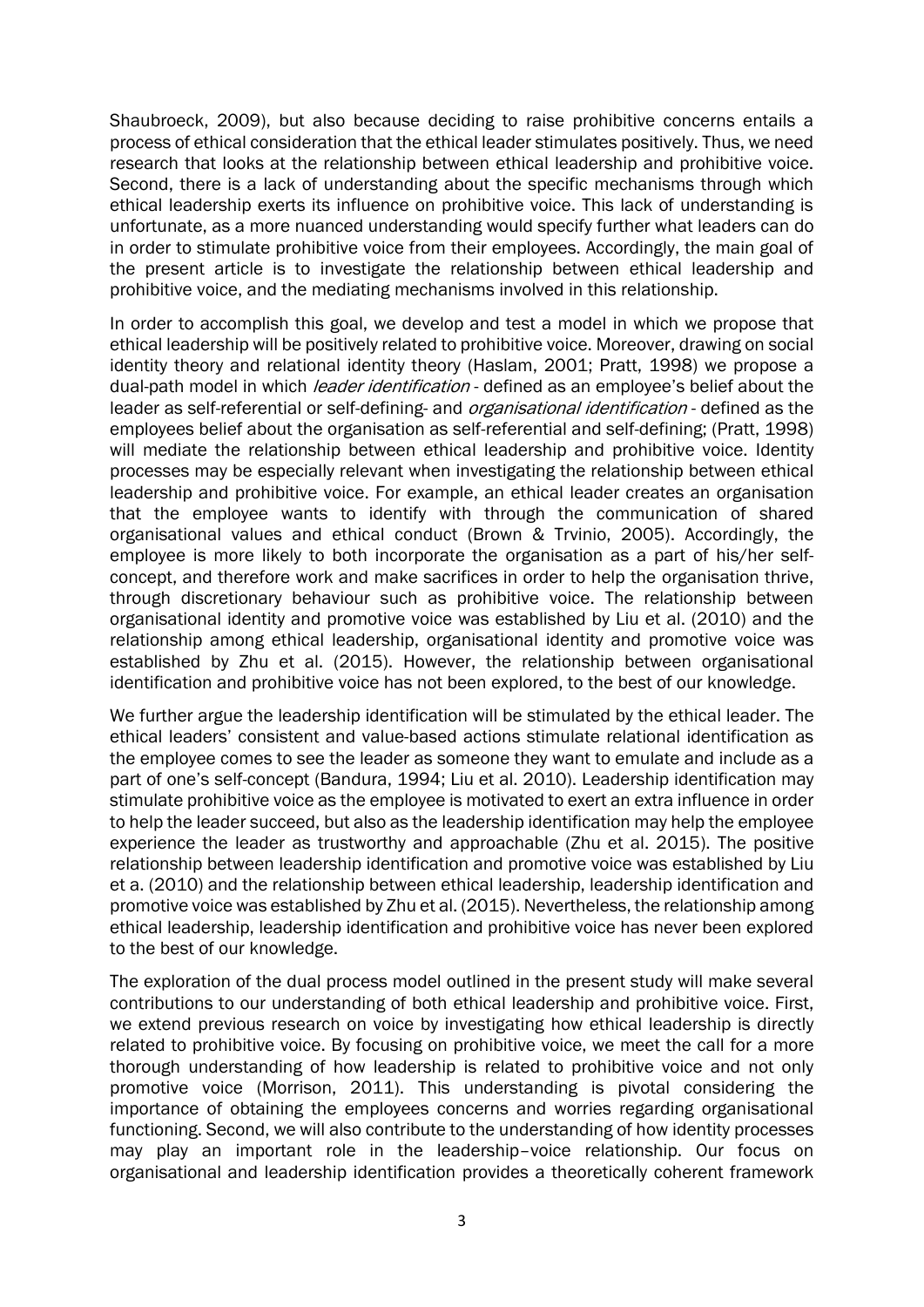for studying mediators, based on social identity theory. In so doing, we meet the call for a more nuanced understanding of how identity processes play a role in the relationship between leadership and prohibitive voice. It is important to explore these processes in order to gain theoretical and practical insights into how leaders can behave in order to elicit prohibitive voice from their employees. Lastly, our study contributes to the understanding of the mechanisms of which ethical leadership exerts its influence in general, something which has been underlined as an important research gap in the leadership literature (Yukl, 2012). Thus, our study will also play a vital role in our conceptual understanding and development of ethical leadership.

### **Theory and Hypotheses**

#### *Prohibitive Voice*

The concept of employee voice behaviour was originally introduced by Hirschman (1970) as a strategy the employee could use to respond to organisational dissatisfaction. Thus, the concept of voice behaviour originally entailed expressing dissatisfaction such as worries or concerns that may cause harm to the organisation (Hirschman, 1970). Voice behaviour attracted renewed interest in the mid-1990s after the conceptual development and scale refinement made by Le Pine and Van Dyne (1998), in which they defined employee voice as a form of organisational citizenship behaviour that involved "constructive, change-oriented communication intended to improve the situation" (p. 326). Accordingly, the focus of the next decade changed from expressing worries, concerns and dissatisfaction to the improvement-oriented part of the voice concept, such as making ideas for new products or improvement of logistics in order for the employee to contribute to the internal innovation process in the organisation. In order to integrate the two different conceptualisations of the voice concept, Liang et al. (2012), inspired by Le Pine, Ang and Botero (2003) among others, established a scale and a theoretical distinction between promotive and prohibitive voice. Prohibitive voice shares some similarities with the whistleblower concept.

However, prohibitive voice differs from whistle-blowing in that it is motivated by a desire to help the organisation by preventing harm, rather than a perceived violation of personal norms or legal principles (Liang et al. 2012). Moreover, prohibitive voice is always expressed internally in the company, whereas whistle- blowing may me both external or internal (Liang et al. 2012). Moreover, Liang et al. (2012) demonstrated that the antecedents and consequences of promotive and prohibitive voice were different. They found that when testing different antecedents of promotive and prohibitive voice simultaneously, psychological safety was important for electing prohibitive voice, but not promotive voice. This finding was later replicated by Svendsen et al. (2014), who found that psychological safety was the most important mediating variable in the participative leadership–prohibitive voice relationship. Felt obligation and being invited to speak up on the other hand was found to be more important for promotive voice (Liang et al., 2012; Svendsen et al. 2014). Later research has also confirmed that the consequences of prohibitive voice are different than those for promotive voice. For example, (Liang et al., 2012) found that managers rate employees who voice prohibitively lower than they rate promotive voicers, and Lin and Johnson (2015) find that prohibitive voicing causes more strain on the individual than promotive voicing. Accordingly, researchers called for more studies to explore the antecedents of prohibitive voice, and the mechanisms involved in this relationship (Chamberlain et al., 2017). Therefore, prohibitive voice is also the focus in our study.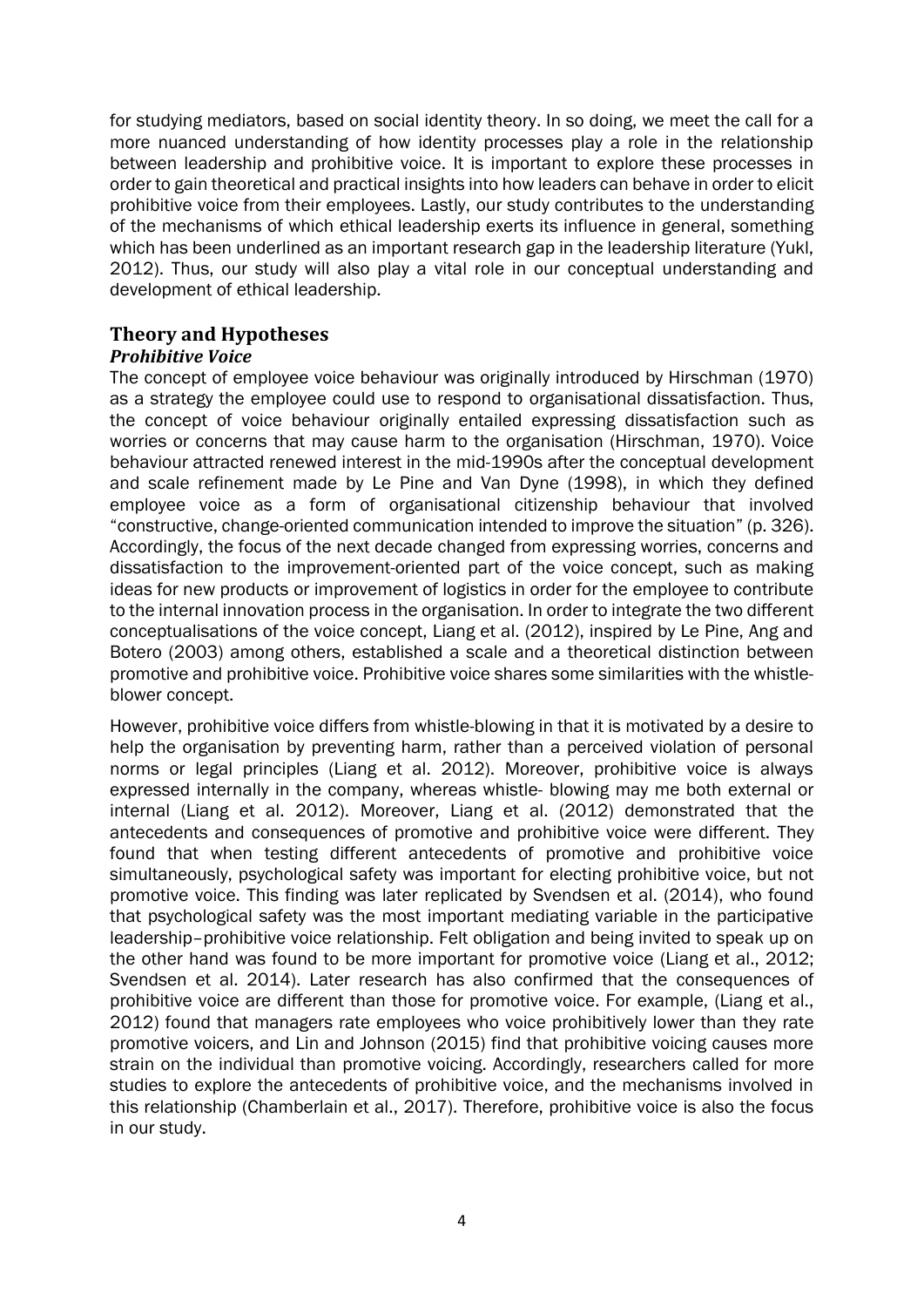#### *Ethical Leadership and Prohibitive Voice*

The concept of ethical leadership was developed by Brown and Treviño (2005) as a response to the heightened awareness, in both the business world and society at large, of the need for leaders to have a strong moral compass. Ethical leadership is often conceptualized within the values – based leadership approach. However, as Schwartz (1992) theory of values suggest, values of profit or achievement often conflict with ethical values within the organization. Thus, conveying moral values is not enough to be defined in terms of an ethical leader, as specific and consistent moral action is theoretically and empirically found to be pivotal for the effectivity of the ethical leader (Brown & Treviño, 2003). Accordingly, ethical leadership includes both leaders' traits, such as being honest and caring, but also specific leader behaviours such as consulting with and involving employees in ethical dilemmas or decisions and rewarding moral behaviour (Brown & Treviño, 2005).

Ethical leaders may stimulate prohibitive voice from their employees in different ways. According to Walumbwa, Morrison and Christensen (2012), there are two overall theoretical perceptives that are applied when explaining the positive effects of ethical leadership: *social exchange theory* (Blau, 1964) and *social learning theory* (Bandura, 1994). We argue that these theoretical perspectives are relevant to understand the effect of ethical leadership on prohibitive voice as well. Firstly, according to social exchange theory, the employee's interaction with a fair and considerate leader will generate an obligation in the employee to reciprocate by exerting extra role behaviour such as prohibitive voice. This felt obligation may be an especially an important motivational factor for prohibitive voice, due to the risk associated with performing this type of action (Blau, 1964; Emerson, 1976; Walumbwa et al., 2012).

Second, according to social learning theory, ethical leaders exert their influence through emulation and role-modelling. According to Brown and Treviño (2006), an ethical leader will speak up against unethical organisational behaviours, and reward employees who conduct ethically appropriate actions. Employees who experience their leader behaving in this manner will be encouraged to behave in the same manner according to social learning theory (Bandura, 1994). Accordingly, an employee who observes his/her leader speaking up against unethical or harmful behaviours in the organisation will, arguably, be more likely to do so themselves. Moreover, the observation of other employees who speak up regarding harmful factors to the ethical leader without being subject to retaliation will also be an important observational learning that stimulates prohibitive voice.

Lastly, the ethical leader may also stimulate prohibitive voice by showing authentic care and interest in their employees. Through these actions the employee experiences the leader as approachable and considerate, and the ethical leader creates a room and space for the employee to speak up.

Overall, the preceding argument leads to the first hypothesis of our study:

#### Hypothesis 1: Ethical leadership is positively related to prohibitive voice behaviour.

#### **The Mediating Effect of Leader Identification**

Leadership identification is proposed as an important outcome of ethical leadership that creates positive organisational and motivational outcomes (Zhu et al., 2015). Leadership identification is a process by which the employee comes to admire and emulate the leader and incorporate the leader's goals and values as part of the employee's self-concept (Pratt, 1998). In turn, the leader's goals and values becomes self-referential for the employee (Shamir, 1993; Conger & Kanungo, 1998; Pratt, 1998; Ashfort et al., 2008). Ethical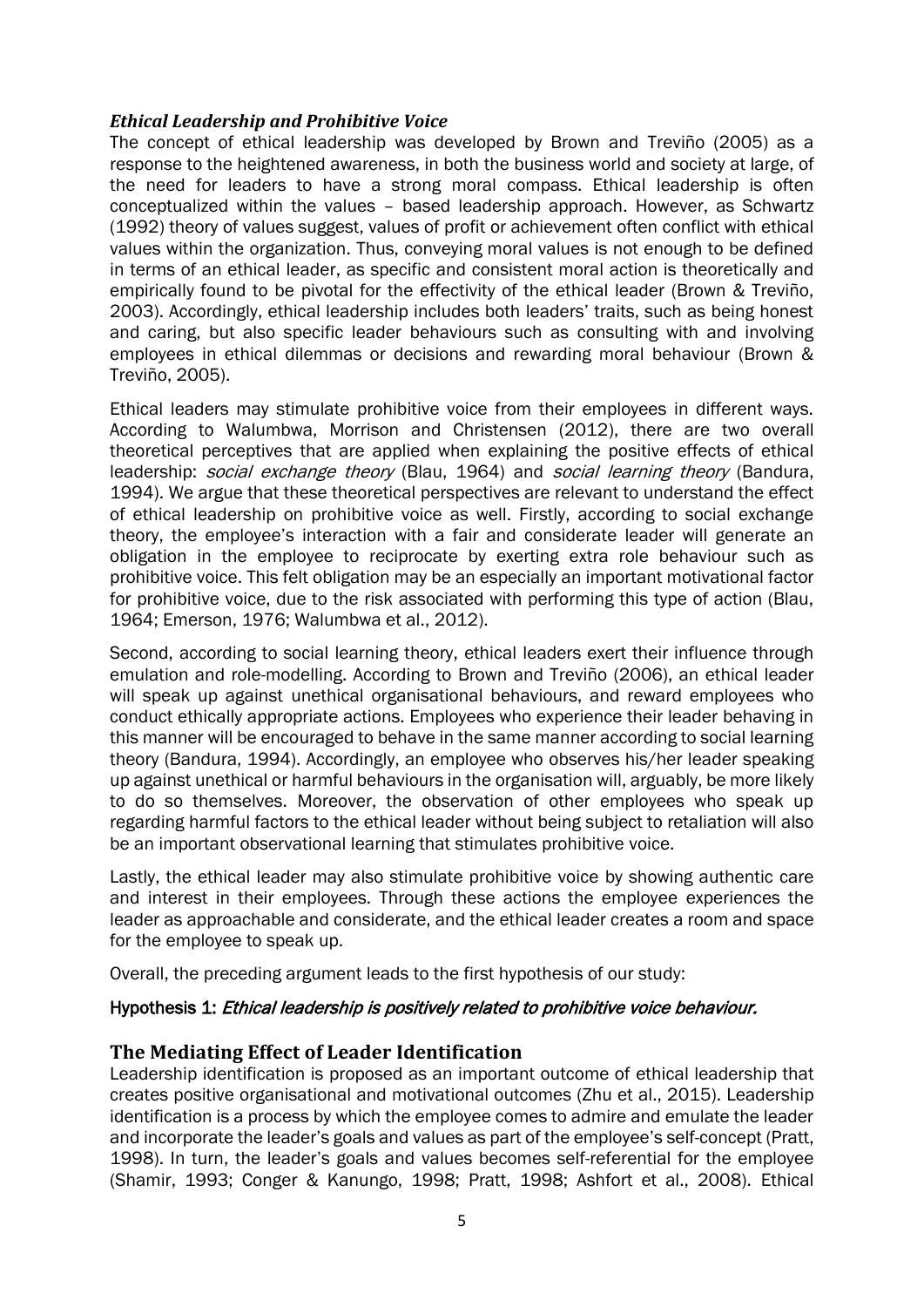leadership stimulates leadership identification through different processes. For example, the employees observe the ethical leader's consistent and morally appropriate behaviour and finds this of value to identify with, in order to maintain a positive view of their own selfconcept. The motivation to obtain a positive view of one's own self- concept is a central motivational process pertaining to identity theory (Haslam, 2001), and ethical leaders may be an important source to stimulate this need. Moreover, ethical leaders treat their employees fairly and are considerate of the employees' needs. This creates a feeling among the employees that the leader has a genuine interest in their well-being, which stimulates the employees' identification with the leader. Lee (2016) supported the abovementioned theoretical arguments by showing that ethical leadership is positively and significantly related to leader identification.

We further hypothesize that leader identification may be related to prohibitive voice. As the leader's goals and values become a part of the employees' self-concept, the employees will be motivated to "go the extra mile" and therefore exert extra role behaviour such as prohibitive voice (Lee, 2016) to champion these goals and values. The positive relationship between leadership identification and promotive voice has been established previously by Lui et al. (2010), who found that leadership identification was positively related to promotive voice behaviour. Moreover, Zhu et al. (2015) found that ethical leadership is related to promotive voice, where leadership identification is found to be a partial mediator. However, to the best of our knowledge, no studies have investigated the relationship among ethical leadership, leader identification, and prohibitive voice.

Therefore, we argue that ethical leadership is related to leadership identification, and that leadership identification is positively related to prohibitive voice. This leads to the second hypothesis of our study:

#### Hypothesis 2: The relationship between ethical leadership and prohibitive voice will be partially mediated by leadership identification.

#### **The Mediating Effect of Organisational Identification**

Although we argue that ethical leadership is positively related to *leadership identification*, we further argue that ethical leadership stimulates employees' *organisational* identification. The concept of leadership and organisational identification share similarities, but theoretical work by Sluss and Ashfort (2007) and research by, for example, Sluss, Ployhart, Cobb, and Ashfort (2012) and Zhu et al. (2015) illustrate the conceptual and empirical distinctiveness between the concepts.

Organisational identification is a form of social identification, where the organisation is the relevant social group the employee identifies with. An employee identifies with an organisation when the organisational values, norms, and goals becomes part of the employee's self-concept (Ashfort & Mael, 1992). Ethical leadership stimulates organisational identification by appealing to the greater good and the common norms and values within the organisation. Moreover, an ethical leader presents these values and ethical standards as attractive and worthwhile, which motivates employees to make them part of the self-concept (Brown et al., 2005). An ethical leader also shows that he or she is willing to sacrifice and stand up for these collective values and norms. Showing that one is willing to stand up as a prototypical representative of the group's values and norms has been found to be strongly and positively related to social identification (Van Knippenberg, 2011). The positive relationship between ethical leadership and organisational identification was established by Walumbwa et al. (2011) who found that ethical leadership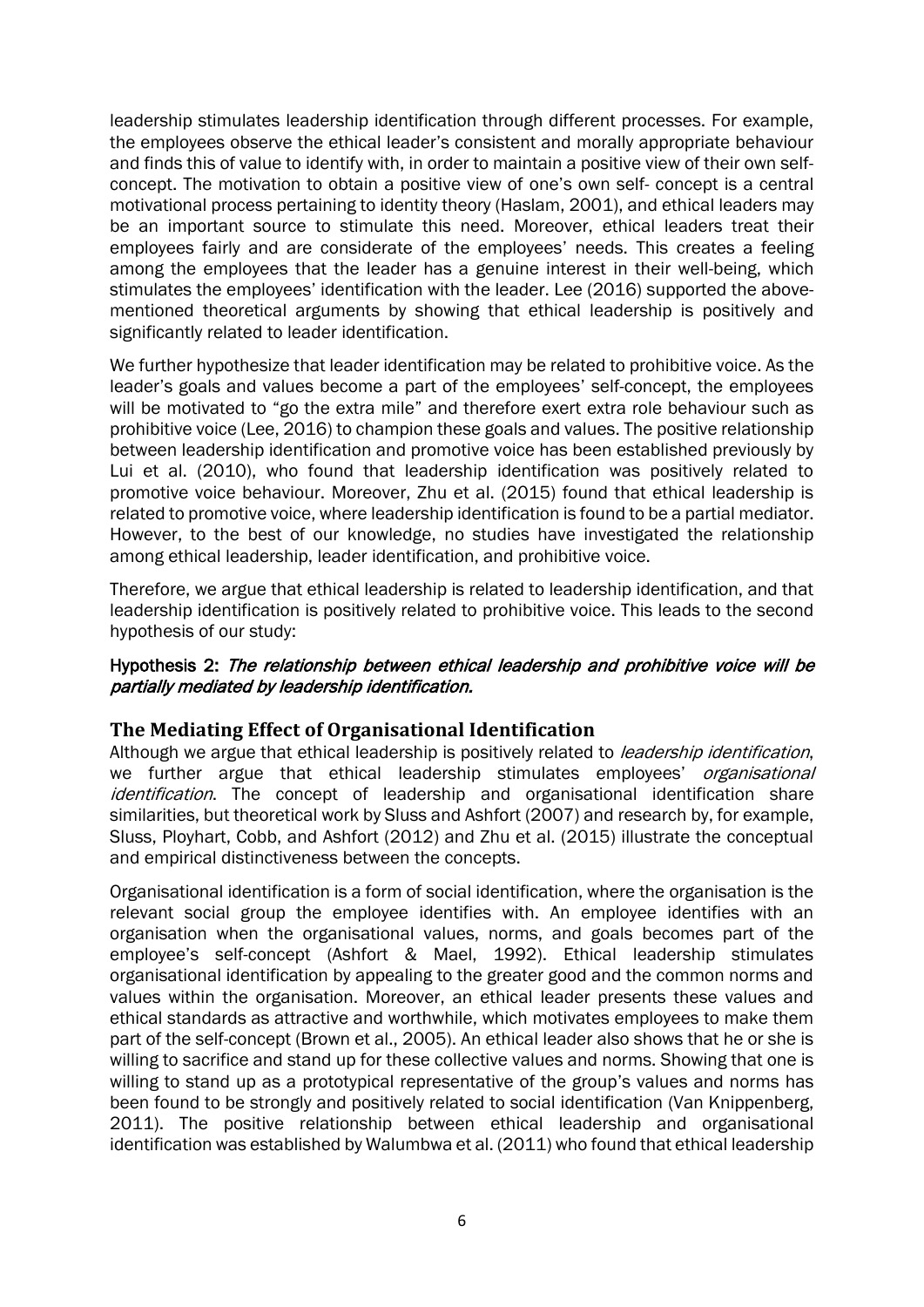is positively related to organisational identification, which in turn is positively related to job performance.

We further argue that organisational identification will be positively related to prohibitive voice. Employees who have incorporated the organisational values, norms, and goals as part of their self-concept are more likely to exert discretionary behaviour, such as prohibitive voice, to prevent harm to the organisation in order to maintain a positive view of one's own self-concept (Zhu et al., 2015). The importance of organisational identification may be especially important for prohibitive voice, as factors that may harm the organisation may cause a serious threat to the employees' self- concept. The relationship between organisational identity and promotive voice has been established by Liu et al. (2010), Qui and Lui (2014) and Zhu et al. (2015). However, the link between organisational identity and prohibitive voice has, to the best of our knowledge, not been investigated.

In summary, we argue that ethical leadership will be positively related to organisational identification, which will be positively related to prohibitive voice. Thus, we posit the following hypothesis:

#### Hypothesis 3: The relationship between ethical leadership and prohibitive voice will be partially mediated by organisational identification.

The proposed hypotheses are shown in an overall model (*Figure 1*).





#### **Methods**

#### *Sample and Procedure*

Two hundred and six individuals (103 men) participated in the survey; 22.3 per cent were aged 18−30, 14.1 per cent were aged 31–40, 28.6 per cent were aged 41−50, 17 per cent were aged 51–60, and 18 per cent were aged over 60. All respondents worked a 50 per cent position or more and 76.2 per cent of the sample had a bachelor's degree or higher education. The individuals came from different industries and organisations in Norway. The survey was obtained from a professional company with extensive experience in providing data to research institutions. Previous research has shown that similar data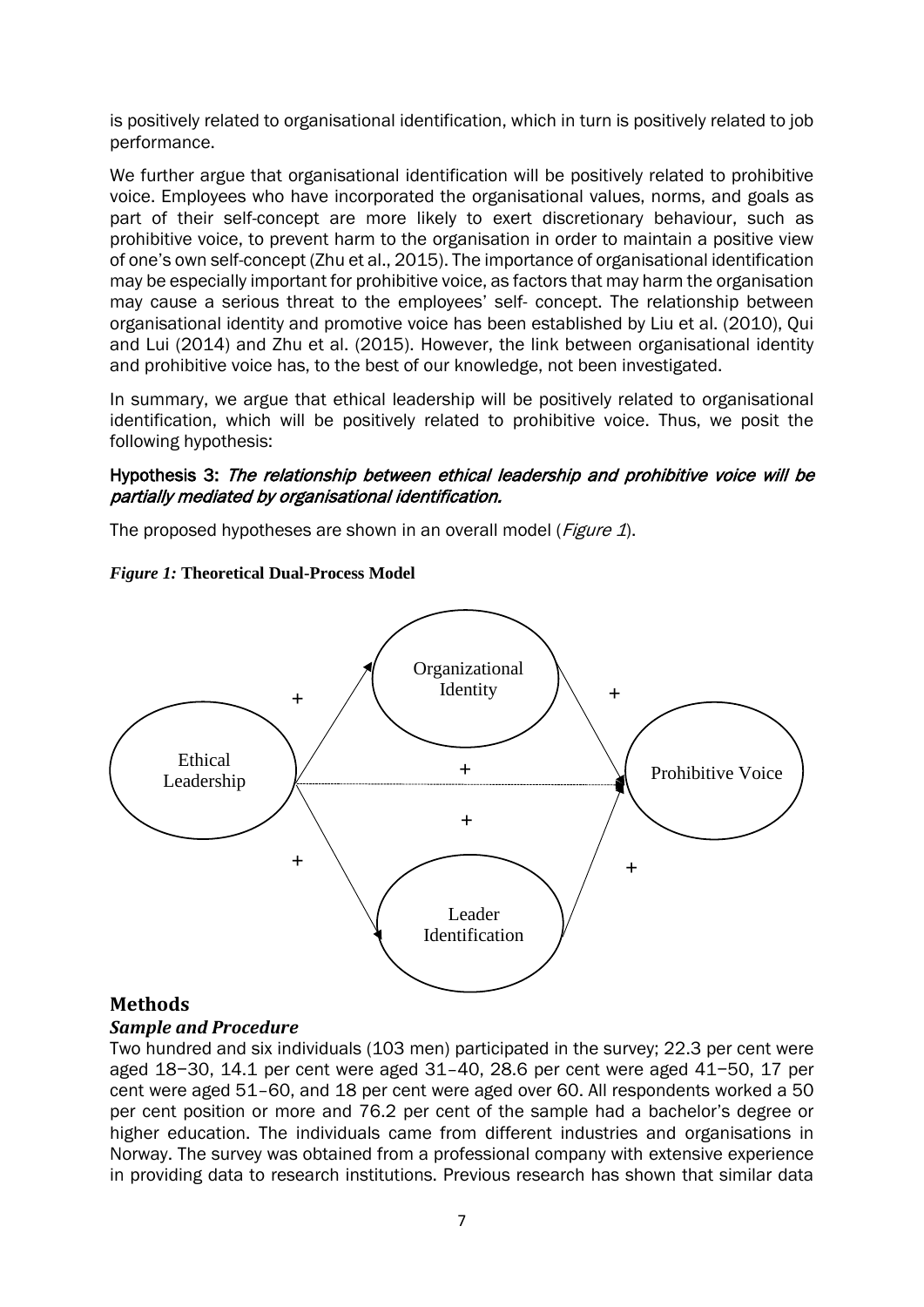collection methods provide better external and internal validity than traditional data collection methods (Berinsky, Huber & Lenz, 2012). In our sample, every participant had a different leader, so our sample did not violate the independence assumption that may result in spuriousness due to data clustering (Raudenbush & Bryk, 2002).

#### **Measures**

All the applied scales in this study had been previously published and validated. Scales that were originally formulated in English were translated to Norwegian and then back to English (Brislin, 1980). All continuous measures were assessed on a five-point Likert scale, with responses ranging from 1 (strongly disagree) to 5 (strongly agree).

**Prohibitive Voice.** We measured prohibitive voice behaviour using a five-item scale developed by Liang et al. (2012). The wording was changed slightly to make it suitable for self-reporting. Sample items include "I speak up honestly with problems that might cause serious loss to the work unit, even when/though dissenting opinions exist." The estimated reliability was  $\alpha$  = .83.

**Ethical Leadership.** Ethical leadership was measured using the 10-item scale developed by Brown et al. (2005). An example item is "My supervisor discusses business ethics or values with employees." The estimated reliability was  $\alpha$  = .93.

**Leader Identification.** Leader identification was measured using a six-item scale developed by Mael and Ashfort (1992). An example item is "My leader's successes are my successes." The estimated reliability was  $\alpha$  = .87.

Organisational Identification. Organisational identification was measured using the six-item scale developed by Mael and Ashfort (1992). An example item is "If a story in the media criticised my organisation, I would feel embarrassed." The estimated reliability was  $\alpha$  = .86.

## **Statistical Approach**

We posit there are two theoretically plausible mechanisms for why ethical leadership is positively related to the employee's prohibitive voice: through the employee's identification with the leader and/or through the employee's identification with the organisation. Because the two theoretically plausible mechanisms might operate simultaneously, and are not mutually exclusive, we included both in a dual-path model (see Figure 1 for the hypothesised model).

#### **Results**

Table 1 reports the descriptive statistics and correlations among the variables.

| <b>Variables</b>           | <b>Mean</b> | SD. |         |         |         |
|----------------------------|-------------|-----|---------|---------|---------|
| 1. Ethical Leadership      | 3.88        | .61 |         |         |         |
| 2. Organizational Identity | 3.48        | .69 | $.50**$ |         |         |
| 3. Leadership Identity     | 2.72        | .70 | $.48**$ | $.60**$ |         |
| 4. Prohibitive Voice       | 3.71        | .58 | $.38**$ | $40**$  | $.36**$ |

#### *Table 1***: Correlation and Descriptive Statistics**

*Note***:** *N* **= 206, \* p < .05, \*\* p < .01**

Consistent with our first hypothesis, ethical leadership was positively related to prohibitive voice ( $r = .38$ ,  $p < .001$ ). In line with our second hypothesis, ethical leadership was positively related to leader identification ( $r = .48$ ,  $p < .001$ ), which was positively related to prohibitive voice (r = .36, p < .001). Consistent with our third hypothesis, ethical leadership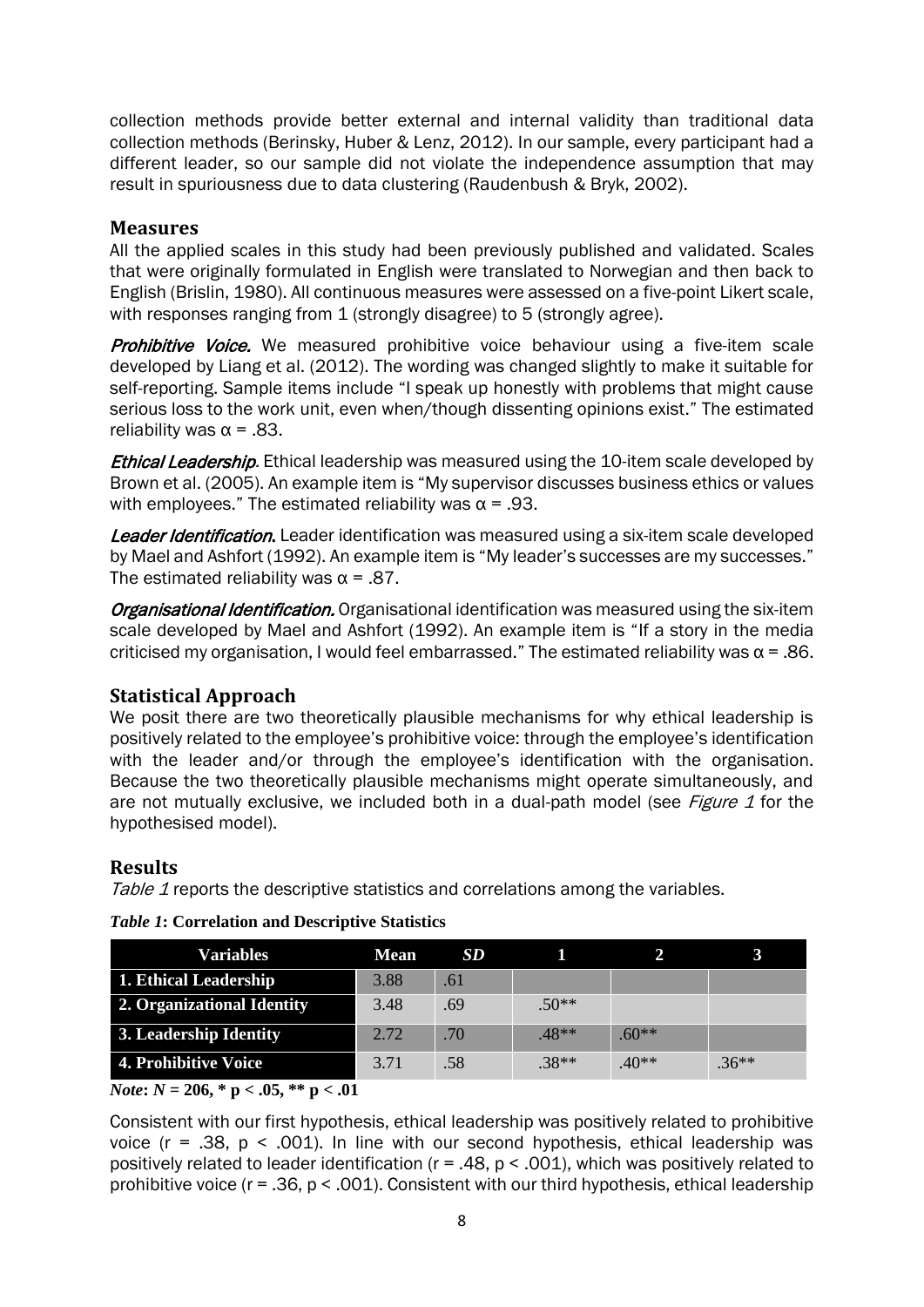was positively related to organisational identity ( $r = .50$ ,  $p < .001$ ), which was positively related to prohibitive voice  $(r = .40, p < .001)$ .

**Confirmatory Factor Analysis.** We conducted a single-level confirmatory factor analysis using the maximum likelihood estimator in Mplus 8 (Muthén & Muthén, 1998−2017) to assess the factor structure (Byrne, 2013). The fit of the specified four-factor structure was evaluated using common guidelines, the root mean square error of approximation (RMSEA) < .06, the comparative fit index (CFI)  $\geq$  .95, the Tucker–Lewis index (TLI)  $\geq$  .95, and the standardised root mean square residual (SRMR) < .08 (Hu & Bentler, 1999). The proposed four-factor structure achieved a decent fit of the data  $(\chi^2)(318) = 542.55$ , RMSEA = .059,  $CFI = .924$ , TLI = .916, SRMR = .055). All factor loadings were statistically significant, ranging from .65 to .82 for ethical leadership, from .55 to .82 for organisational identity, from .61 to .78 for leader identification, and from .62 to .79 for prohibitive voice. The hypothesised four-factor model fits the data better than all the alternative models do (see Table 2).

| Model                                 | $\chi^2$ | df  | <b>RMSEA</b> | SRMR | $\boldsymbol{p}$ | <b>CFI</b> | ты  |
|---------------------------------------|----------|-----|--------------|------|------------------|------------|-----|
| <b>Hypothesized Four-Factor Model</b> | 542.55   | 318 | .06          | .06  | .00.             | .92        | .92 |
| Three-Factor Model (OI And LI         | 713.18   | 321 | .08          | .07  | .00.             | .87        | .86 |
| Combined into One Factor)             |          |     |              |      |                  |            |     |
| Two-Factor Model (OI and LI           | 1020.82  | 323 | .10          | .09  | .00.             | .76        | .74 |
| Combined into One Factor; EL And      |          |     |              |      |                  |            |     |
| PV Combined Into One Factor)          |          |     |              |      |                  |            |     |
| <b>One-Factor Model</b>               | 1446.75  | 324 | .13          | .11  | .00.             | .62        | .59 |

*Table 2***: Confirmatory Factor Analysis Results Field Study (CFA)**

*Note***:** OI = Organizational identity; LI = Leader identification; EL = Ethical leadership; PV = **Prohibitive Voice**

**Hypothesis Testing.** To directly test our hypotheses, we used percentile bootstrap procedures (Fritz, Taylor, & MacKinnon, 2012; Preacher & Hayes, 2008) in Mplus 8 (Muthén & Muthén, 1998−2017). The result of a 5000 resampled percentile bootstrap revealed that the leader's perception of ethical leadership was positively related to the prohibitive voice ( $\beta$  = .45, SE = .07, p < .001, 95% CI [.31, .59]), which is in line with Hypothesis 1.

Further, we tested our two proposed indirect effects of leader identification (Hypothesis 2), and/or organisational identity (Hypothesis 3) as the mechanism(s) accounting for the effect of ethical leadership on prohibitive voice. Recapitulating, the zero-order correlations were in line with Hypotheses 2 and 3. However, to directly examine the two proposed indirect effects, we used structural equational modelling (SEM) employing a 5000 resampled percentile bootstrap procedure (Fritz et al., 2012; Preacher & Hayes, 2008) in Mplus 8 (Muthén & Muthén, 1998−2017).

Figure 2 shows the path coefficients yielded by SEM for the dual-process model. Because the confidence interval did contain zero, our second hypothesis was not supported (β =  $.05$ , SE =  $.05$ , 95% CI  $[-.07, .16]$ , suggesting that leader identification is not the process by which ethical leadership relates to prohibitive voice. The alternative indirect path

<sup>&</sup>lt;sup>1</sup> For exploratory purposes we decided to test hypothesis 2 in a single mediation model. The confidence interval did not contain zero ( $\beta$  = .11, SE = .05, 95% CI [.02, .21]), thus in line with hypothesis 2. However, given that a dual-model is a more sophisticated statistical model where the indirect effect of one mediator is assessed while controlling for the other mediators in the model (Hayes, 2017) we rejected hypothesis 2.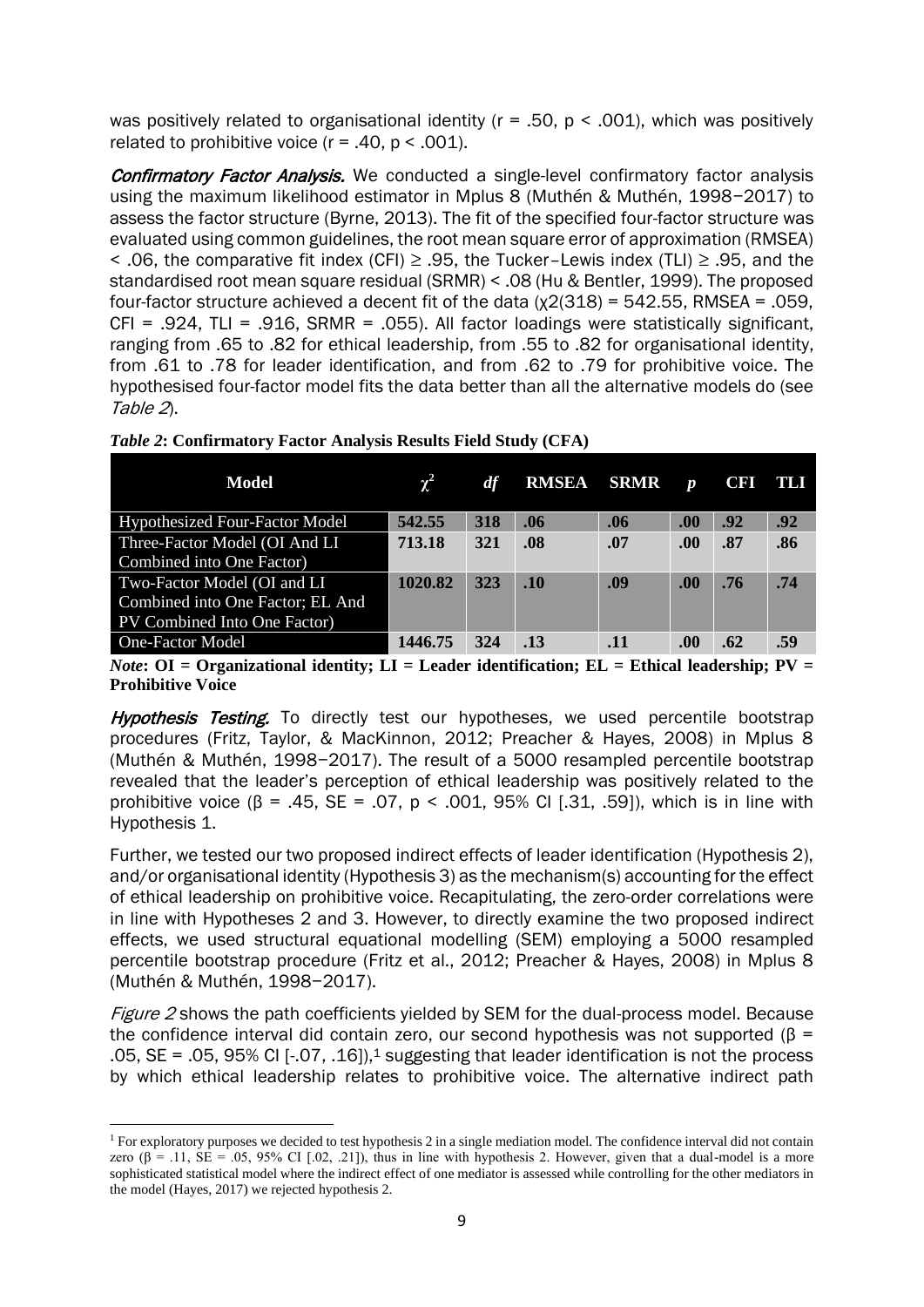through organisational identity was supported as the confidence interval did not contain zero (β = .16, SE = .07, 95% CI [.03, .30]). Thus, Hypothesis 3 was supported.





*Note***: \* =** *p* **< .05, \*\*** *p* **< .01, \*\*\*** *p* **< .001**

Overall, the results from the field survey suggest that ethical leadership is positively related to prohibitive voice through the indirect effect of organisational identity.

## **Discussion**

The aim of our study was to test a dual-path model to explore the direct effect of ethical leadership on prohibitive voice and to disentangle the relative importance of the proposed mediating effects of organisational and leadership identification. The results indicated that ethical leadership has a significant direct effect on prohibitive voice, in line with Hypothesis 1. Regarding Hypothesis 2, our results showed that ethical leadership was related to leadership identification. However, when testing the mediating effect of leadership identity simultaneously with organisational identity, the relationship between leadership identity and prohibitive voice became insignificant. Accordingly, Hypothesis 2, which suggested a significant indirect effect of leadership identity on the relationship between ethical leadership and prohibitive voice, was not supported. Lastly, our results showed that when controlling for the indirect effect of leadership identity on prohibitive voice, organisational identity significantly mediated the relationship between ethical leadership and prohibitive voice. Thus, hypothesis 3, suggesting that organisational identity mediates the relationship between ethical leadership and prohibitive voice, was supported.

## **Theoretical Contribution**

The current study offers four key implications that contribute to both theory and research on ethical leadership, identity and prohibitive voice. We believe our study is the first that examines the relationship between ethical leadership and prohibitive voice. Accordingly, our study aligns with and extends research that shows how ethical leadership is effective in stimulating promotive voice form the employees (Zhu et al., 2015; Walumbwa et al., 2011). This is logical, keeping in mind the stronger moral salience that may be at stake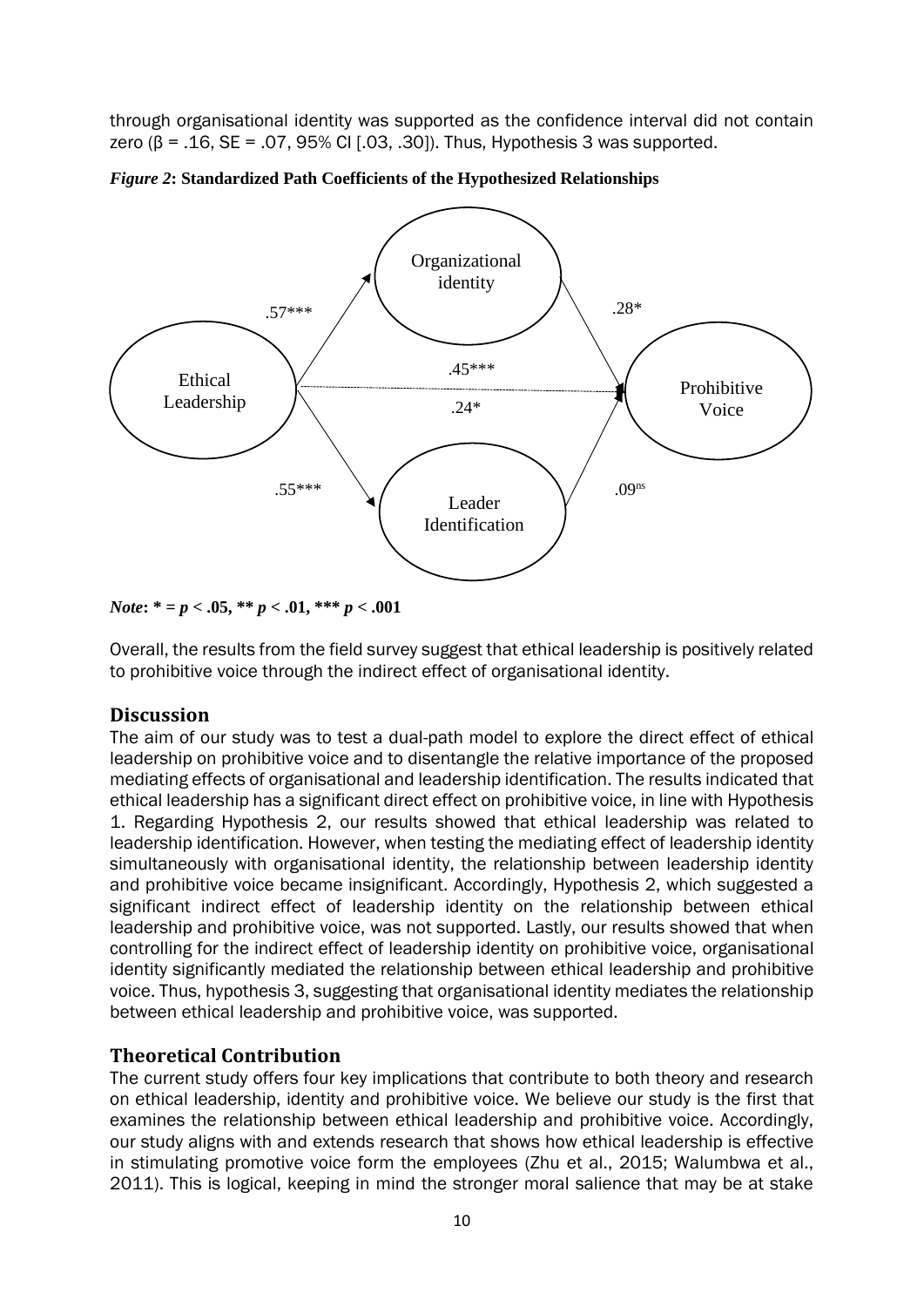when voicing prohibitive concerns regarding factors that should be stopped or can create harm in the organisation (Liang et al., 2012). Thus, it may be that ethical leadership is indeed especially well-suited to stimulate prohibitive voice from employees.

Second, our study underscores the importance of identity processes when studying the relationship between ethical leadership and prohibitive voice. Previous research has found that both leadership identity and organisational identity are important when trying to elicit promotive voice from the employee (Zhu et al., 2015). However, when testing these to mediating variables simultaneously, we found that only organisational identity significantly mediates the relationship between ethical leadership and voice. Although our results are different, they show a similar pattern to the only likely extant study that has tested the mediating effect among ethical leadership, leadership identification, and organisational identification on promotive voice (Zhu et al.,2015). Zhu also showed a considerably stronger effect size of organisational identity, compared to leader identification. A possible explanation for this finding is provided in Kark, Chen, and Shamir (2003), who found that leadership identification is significantly related to the perception of dependency on the leader, whereas organisational identification is related to the experience of empowerment. Due to the higher inherent risk when speaking up with prohibitive concerns, it may be that the experience of dependency that results from strong personal identification with the leader may be inhibiting the positive effect of ethical leadership on prohibitive voice. The voicing of concerns that may potentially involve the leader as responsible may threaten this emotional bond between the ethical leader and the employee, thus lowering the effect of leadership identification. However, the empowerment that may result from the organisational identification can positively stimulate the employee to speak up with their worries or concerns and give the employee confidence to speak up.

Third, our study also shed light on Liu et al.'s (2010) investigation of the target sensitivity of voice. They found that leadership identification has a stronger effect when speaking up promotively to a supervisor, whereas social identity has a stronger effect when speaking up promotively to co- workers. We focused on speaking up to the supervisor. However, unlike Liu et al. (2010), we found that the effect of organisational identity predicted the strongest effect on prohibitive voice when testing the mediational mechanisms simultaneously. One explanation for this may be the prohibitive content of the employee's voice in our study, compared to the promotive voice, which was the focus in the study by Liu et al. (2010). Due to the stronger interpersonal risk associated with speaking up with concerns or worries that may harm the organisation (Liang et al., 2012), the identification with common goals, norms and values may be especially important, as employees with a strong organisational identity wish to protect themselves in order to sustain a positive selfimage. Thus, our study lends support to the notion that the leadership–voice relationship is not only target-specific, but also content-specific, as previous research has suggested (Svendsen et al., 2016). Accordingly, our study supports the notion of understanding voice as a dual construct (Morisson, 2011; Chamberlain et al., 2017).

Lastly, our results demonstrate the importance of testing potential mediating effects on voice simultaneously in a dual-path model. When testing the models separately, we find that both leadership identity and organisational identity mediate the relationship between ethical leadership and voice. However, when we account for the relative importance of each construct, we find how organisational identification is the only significant mediator in the relationship. Accordingly, testing mediational models simultaneously when investigating leadership, identity processes, and voice may prove to be fruitful in order to gain a more nuanced understanding of the relative relationship between the constructs.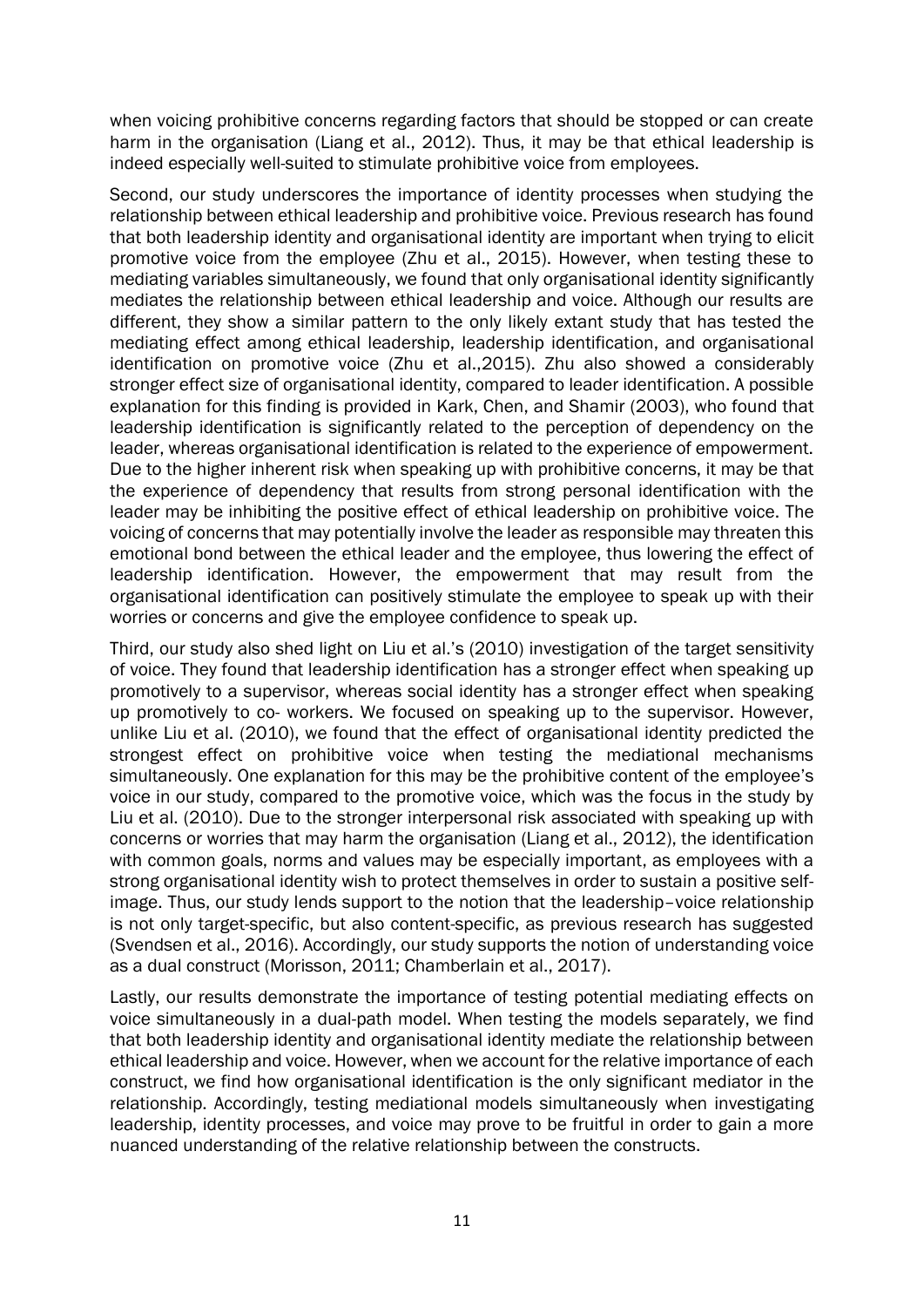## **Practical Implications**

Our study has several practical implications that are notable. We have shown that if leaders want to gain insights into crucial concerns, worries, and factors that may cause harm to the organisation, the highlighting and valuing of ethical behaviour, being a role model regarding ethical behaviour, and showing concern for the employees may all be important. However, our study also points to the fact that the leader should stress the shared organisational values, goals and norms in their leadership behaviours, rather than factors that invoke leadership identification, as this may invoke a stronger effect than focusing on the relational bond between the leader and employee. In sum, our results point to that organisations should train the employees at all levels to be, first and foremost, loyal to the institution. More importantly, they should also strive to, by for example stimulating and rewarding ethical leadership among the leaders, to create a safe and protective environment, that supports prohibitive voice, and rewards courageous employees instead of punishing them.

## **Limitations and Further Research**

Although our study has several strengths, such as an original theoretical contribution, a sample representing diverse industries, ages and gender and the testing of mediators in a dual process model, it also has certain limitations. First, the data come from only one source − the employees − so the study may be subject to common method bias. However, Spector (2006) and Podsakoff et al. (2012) found that common method bias may be an overrated problem in general. Moreover, a meta-analysis by Tornau and Frese (2013) found that egocentric bias or observational bias may distort ratings by peers or supervisors rating of proactivity constructs such as voice. This suggests that leader or supervisor ratings of voice may also be problematic. A second limitation of the study is the possibility of reversed causality in our data. For example, it may be that employees who voice their concerns and perceive that they are listened to come to experience a higher sense of social identity, which in turn may lead to the experience of a more ethical leader. Therefore, further studies should aim to explore the causality between the constructs further by using, for example, experimental methods that are better suited to establish causality. A final limitation worth noting is that we only measured the individual effect of ethical leadership. Ethical leadership may also exist as a group-level construct (Walumbwa et al., 2011). However, our study was not equipped to disentangle the potential group-level effect of ethical leadership on voice. Therefore, further studies should conduct multilevel research to explore the potential differential effect of ethical leadership on a group level.

In general, a potential fruitful avenue for further research could be to explore the identity process involved in the ethical leadership–voice relationship by combining the study of both target-specific voice (voicing to co-workers or supervisor) together with contentspecific voice (promotive or prohibitive voice) to explore the potential differential effects stemming from this relationship. Furthermore, it may be useful to explore whether the personal identification resulting from ethical leadership does result in follower dependency, and if this dependency may negatively affect the relationship between ethical leadership and prohibitive voice.

#### **Conclusion**

In this study we explored the effect of ethical leadership on prohibitive voice, and how identity processes are involved as important mechanisms in this relationship. Importantly, we found that ethical leadership is effective in predicting prohibitive voice behaviour. However, the main factor in this relationship proved to be the employee's identification with the organisation, not the personal identification with the leader. Thus, ethical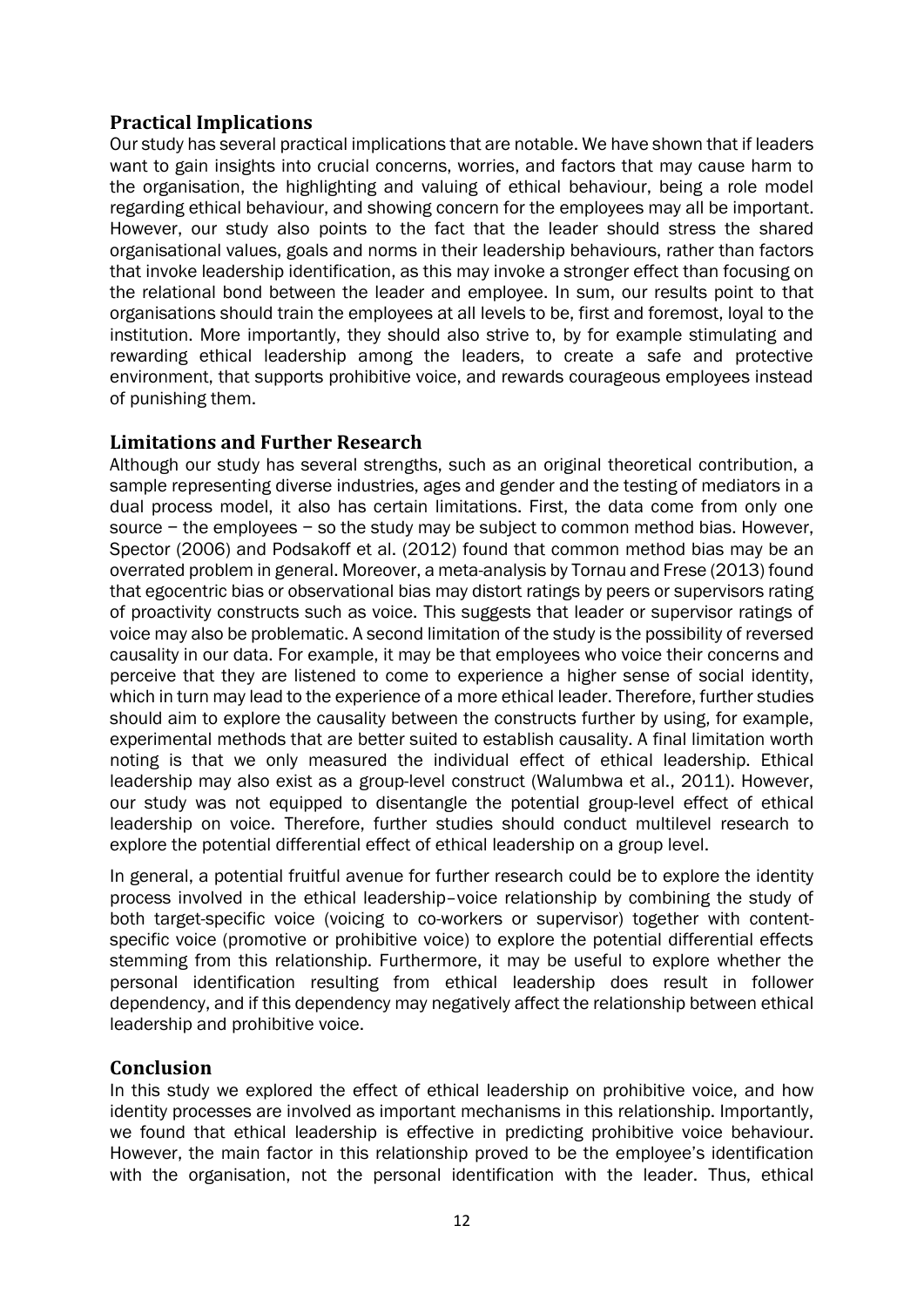leadership may be an especially important factor when predicting prohibitive voice, due to the inherent moral dimension of prohibitive voice, which aligns with the actions and values of the ethical leader. We encourage further research to compare the effects of ethical leadership on promotive and prohibitive voice and to investigate how identity processes are affected by the target the employee speaks up to. Ultimately, this knowledge can be an important step in understanding how to elicit prohibitive voice from employees. Increased prohibitive voice may contribute to a decrease in unethical or harmful organisational practices that may cause serious threat to safety and ethics in companies, as exemplified by the scandals in Siemens, Yara, Vimpelcom, General Motors, and Volkswagen.

#### **References**

- Ashforth, B. E. and F. Mael (1989). Social identity theory and the organization, Academy of Management Review, 14, pp. 20-39.
- Ashforth, B., Harrison, S. H., and Corley, K. (2008). Identification in organizations: An examination of four fundamental questions. Journal of Management, 34(3), 325-374.
- Bandura, A. (1997). Self-efficacy: The exercise of control. New York: W. H. Freeman and Company.
- Berinsky, Adam J., Gregory A. Huber and Lenz, Gabriel S. (2012a). Evaluating Online Labour Markets for Experimental Research: Amazon.com's Mechanical Turk. Political Analysis 20 (3):351–368.
- Blau, P. M. (1964). *Exchange and power in social life*. New York: John Wiley and Sons.
- Brislin, R. W. (1986). The wording and translation of research instruments. In W.J. Lonner & J. W. Berry (Eds.), Field methods in cross-cultural research. Cross–cultural research and methodology series, 8, 137–164.
- Brown, M. E. and Treviño, L. K. (2003). Is values-base leadership ethical leadership? In Emerging perspectives on values in organizations. In Gillian, S. Steiner, D. and Scalicki, D. (Eds). Information age publishing. U.S.
- Brown, M. E. and Treviño, L. K. (2006). Ethical leadership: A review and future directions. The Leadership Ouarterly, 17: 595-616.
- Brown, M. E., Treviño, L. K., and Harrison, D. A. (2005). Ethical leadership: A social learning perspective for construct development and testing. Organizational Behavior and Human Decision Processes, 92: 117–134.
- Byrne, B. M. (2013). Structural equation modeling with Mplus: Basic concepts, applications and programming. New York, NY: Routledge.
- Chamberlin, M., Newton, D. W., and LePine, J. A. (2017). A meta‐analysis of voice and its promotive and prohibitive forms: Identification of key associations, distinctions, and future research directions. Personnel Psychology, 70, 11–71.
- Christenson, D. P. and Glick, D. M. (2013). Crowdsourcing panel studies and real-time experiments in MTurk. The Political Methodologist, 20(2), 27-33.
- Conger, J. and Kanungo, R., (1988). The Empowerment Process: Integrating Theory and Practice. Academy of Management Review, 13, 471–482.
- Detert, R. and Burris, R. (2007). Leadership behavior and employee voice: Is the door really open? Academy of Management Journal, 50, 4, 869–884.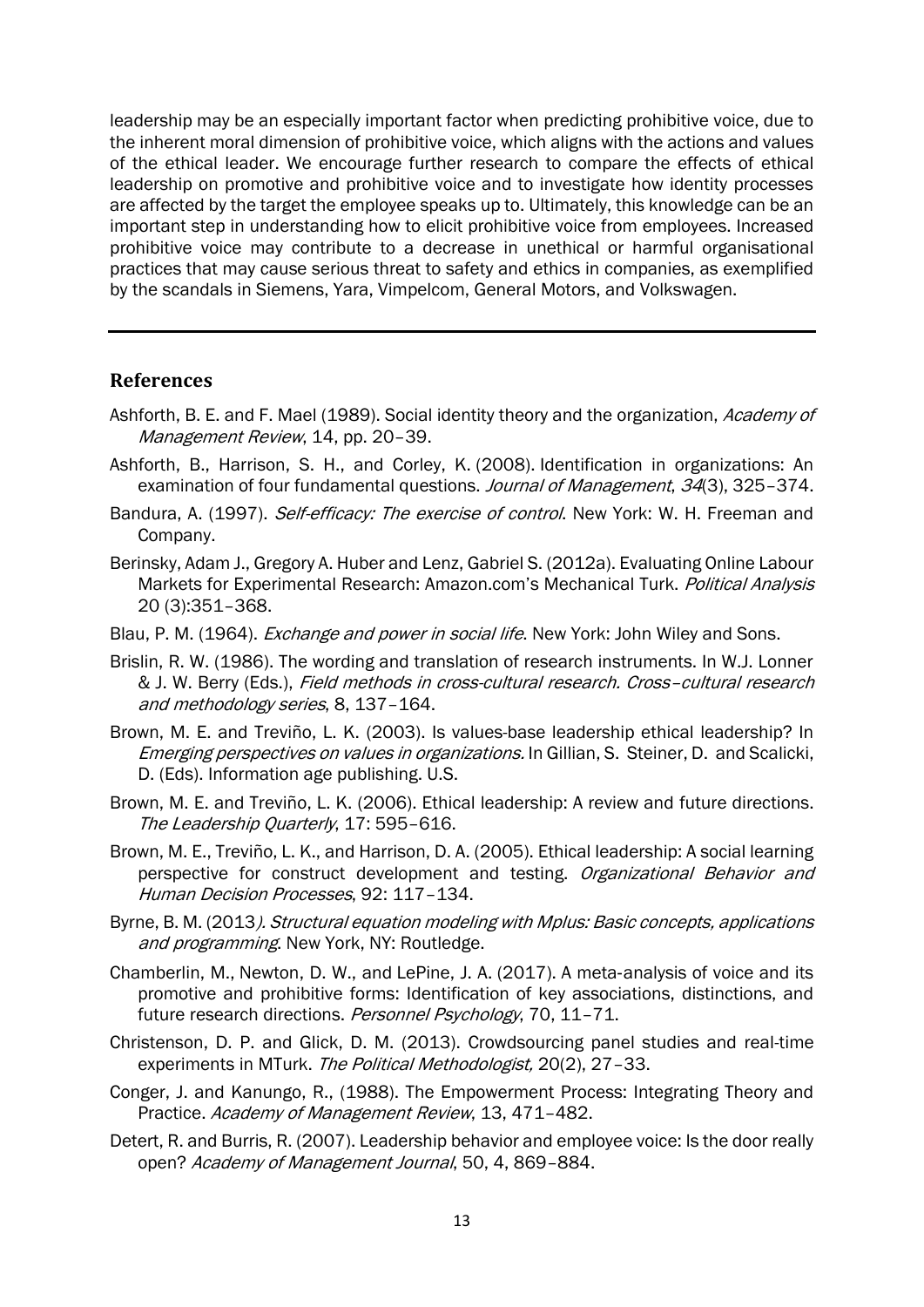- Dutton, J., Ashford, S., Lawrence, K., and Miner-Rubino, K. (2002). Red light, green light: making sense of the organizational context for issue selling. Organization Science, 13, 355–369.
- Emerson, R. M. 1976. Social exchange theory. Annual Review of Sociology, 2: 335-362.
- Fritz, M. S., Taylor, A. B., and MacKinnon, D. P. (2012). Explanation of two anomalous results in statistical mediation analysis. Multivariate Behavioral Research, 47(1), 61-87.
- Haslam, S. A. (2001). Psychology in Organizations: The Social Identity Approach. London: Sage.
- Hayes, A. F. (2017). Introduction to mediation, moderation, and conditional process analysis: A regression-based approach. New York, NY: Guilford Publications.
- Healy, Paul M., and George Serafeim. How to Scandal-Proof Your Company. *Harvard* Business Review 97, no. 4 (July–August 2019): 42–50.
- Hirschman, A. O. (1970). Exit, Voice, and Loyalty: Responses to Decline in Firms, Organizations, and States. Cambridge, MA: Harvard University Press.
- Hu, L. T. and Bentler, P. M. (1999). Cutoff criteria for fit indexes in covariance structure analysis: Conventional criteria versus new alternatives. Structural Equation Modeling: A Multidisciplinary Journal, 6(1), 1-55.
- LePine, J. A. and Van Dyne, L. (1998). Predicting voice behavior in work groups. *Journal of* Applied Psychology, 83, 853–868.
- Lee, K. (2016). Ethical leadership and followers taking charge: trust in, and identification with, leader as mediators. Social Behavior & Personality: An International Journal, 1793–1802.
- Liang, J., Farh, C., and Farh, J. (2012). Psychological antecedents of promotive and prohibitive voice: A two-wave examination. Academy of Management Journal, 55(1), 71–92.
- Lin, S.-H. and Johnson, R. E. (2015). A suggestion to improve a day keeps your depletion away: Examining promotive and prohibitive voice behaviors within a regulatory focus and ego depletion framework. Journal of Applied Psychology, 100, 1381-1397.
- Liu, W., Zhu, R., and Yang, Y. (2010). I warn you because I like you: Voice behavior, employee identifications, and transformational leadership. The Leadership Quarterly, 21, 189–202.
- Mael, F. and Ashforth, B. E. (1992). Alumni and their alma mater: A partial test of the reformulated model of organizational identification. Journal of Organizational Behavior. 13(2), 103–123.
- McClean, E.J., Burris, E.R., and Detert, J. R. (2013). When Does Voice Lead to Exit? It Depends on Leadership. Academy of Management Journal, 56, 525-548.
- Morrison, E. W. (2011) Employee Voice Behavior: Integration and Directions for Future Research. The Academy of Management Annals, 5, 373–412.
- Muthén, L. K., & Muthén, B. O. (1998-2017). Mplus User's Guide. Eighth Edition. Los Angeles, CA: Muthén and Muthén.
- Podsakoff, P. M., MacKenzie, S. B., and Podsakoff, N. P. (2012). Sources of method bias in social science research and recommendations on how to control it. Annual Review of Psychology, 65, 539-569.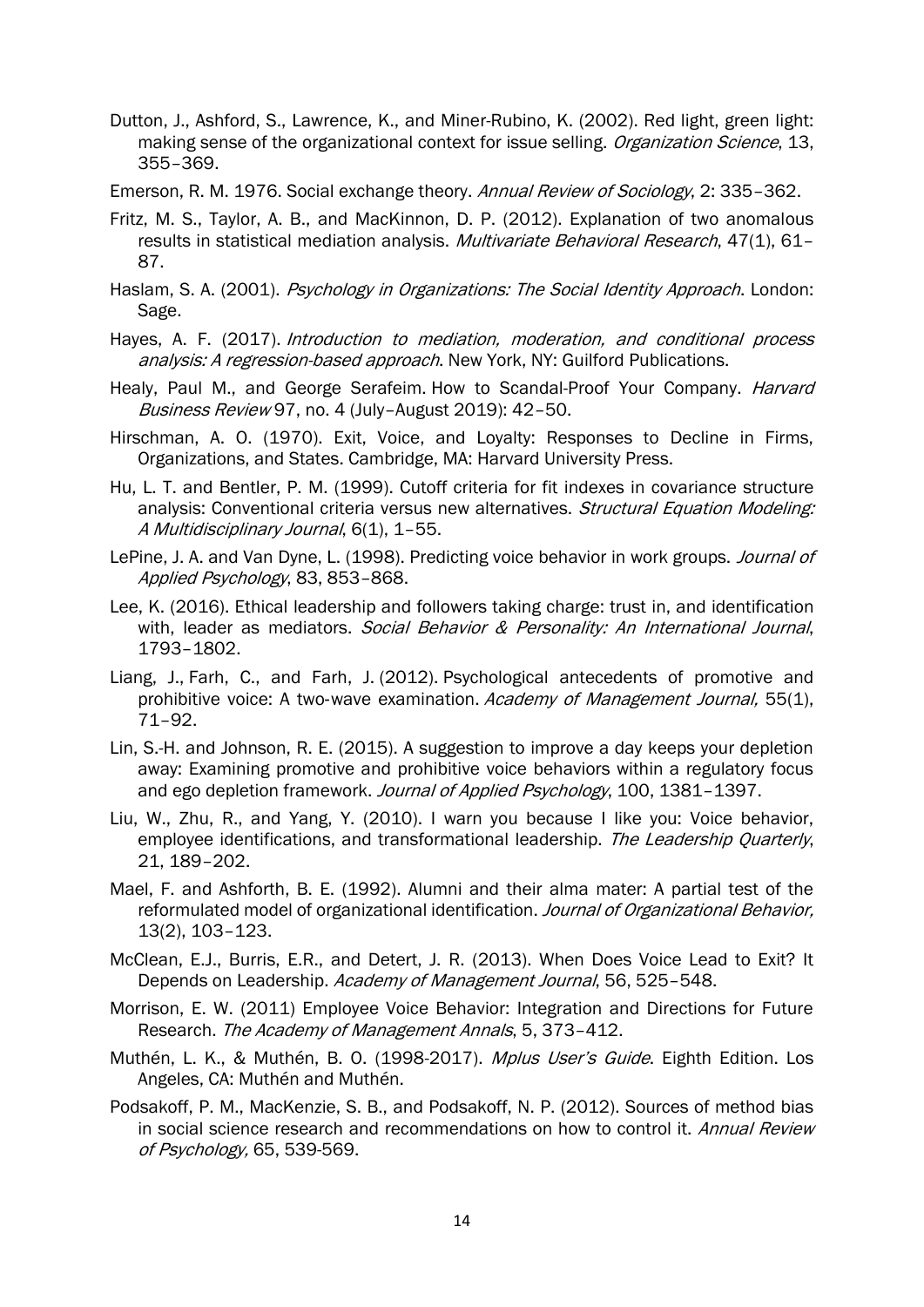- Pratt, M. G. (1998). 'To be or not to be: central questions in organizational identification.' In D. A. Whetten and P. C. Godfrey (eds), Identity in Organizations: Building Theory through Conversations, pp. 171-207. Thousand Oaks, CA: Sage.
- Preacher, K. J. and Hayes, A. F. (2008). Asymptotic and resampling strategies for assessing and comparing indirect effects in multiple mediator models. Behavior research methods, 40(3), 879–891.
- PwC (2018). Global Economic Crime and Fraud Survey 2018–Pulling fraud out of the shadows. Available at: [https://www.pwc.com/gx/en/forensics/global-economic-](https://www.pwc.com/gx/en/forensics/global-economic-%20crime-andfraud-survey-2018.pdf) crime[andfraud-survey-2018.pdf](https://www.pwc.com/gx/en/forensics/global-economic-%20crime-andfraud-survey-2018.pdf)
- Raudenbush, S. W. and Bryk, A. S. (2002). Hierarchical linear models (2nd ed.). Thousand Oaks: Sage Publications.
- Shamir, B., House, R. J., and Arthur, M. B. (1993). The motivational effects of charismatic leadership: A self-concept based theory. Organization Science, 4, 577-594.
- Sluss, D. M. and Ashforth, B. E. (2007). Relational Identity and Identification: Defining Ourselves Through Work Relationships, Academy of Management Review, 9-32.
- Sluss, D. M., Ployhart, R. E., Cobb, M. G., and Ashforth, B. E. (2012). Generalizing newcomers' relational and organizational identifications: Processes and prototypicality. Academy of Management Journal, 55(4): 949–975.
- Spector, P. E. (2006). Method variance in organizational research: Truth or urban legend? Organizational Research Methods, 9, 221–232.
- Svendsen, M., Unterrainer, C., and Jønsson, T. (2018). The differential effect of transformational leadership and job autonomy on promotive and prohibitive voice: A two-wave study. Journal of Leadership and Organizational Studies, 25, 171-183.
- Svendsen, M. and Jønsson, T. (2016). Transformational leadership and change related voice behavior. Leadership and Organization Development Journal, 37, 357-368.
- Svendsen, M., Jønsson, T., and Unterrainer, C. (2016). Participative supervisory behavior and the importance of feeling safe and competent to voice. *Journal of Personnel* Psychology, 15, 25–34.
- Tangirala, S. and Ramanujam, R. (2011). Ask and you shall hear (but not always): examining the relationship between manager consultation and employee voice. Personnel Psychology, 65, 251–282.
- Tornau, K. and Frese, M. (2013). Construct Clean-Up in Proactivity Research: A Meta-Analysis on the Nomological Net of Work- Related Proactivity Concepts and their Incremental Validities. Applied Psychology, 62, 44-96.
- Van Dyne, L. and LePine, J. A. (1998). Helping and voice extra-role behavior: Evidence of construct and predictive validity. Academy of Management Journal, 41, 108-119.
- Van Dyne, L., Ang, S., and Botero, I. C. (2003). Conseptualizing employee silence and employee voice as multidimensional constructs. Journal of Management Studies, 40, 1359–1392.
- Van Knippenberg, D. (2011). Embodying who we are: Leader group prototypicality and leadership effectiveness. The Leadership Quarterly, 22, 1078-1091.
- Walumbwa F. O. and Schaubroeck J. (2009). Leader personality traits and employee voice behavior: mediating roles of ethical leadership and work group psychological safety. Journal of Applied Psychology 94, 1275-1286.